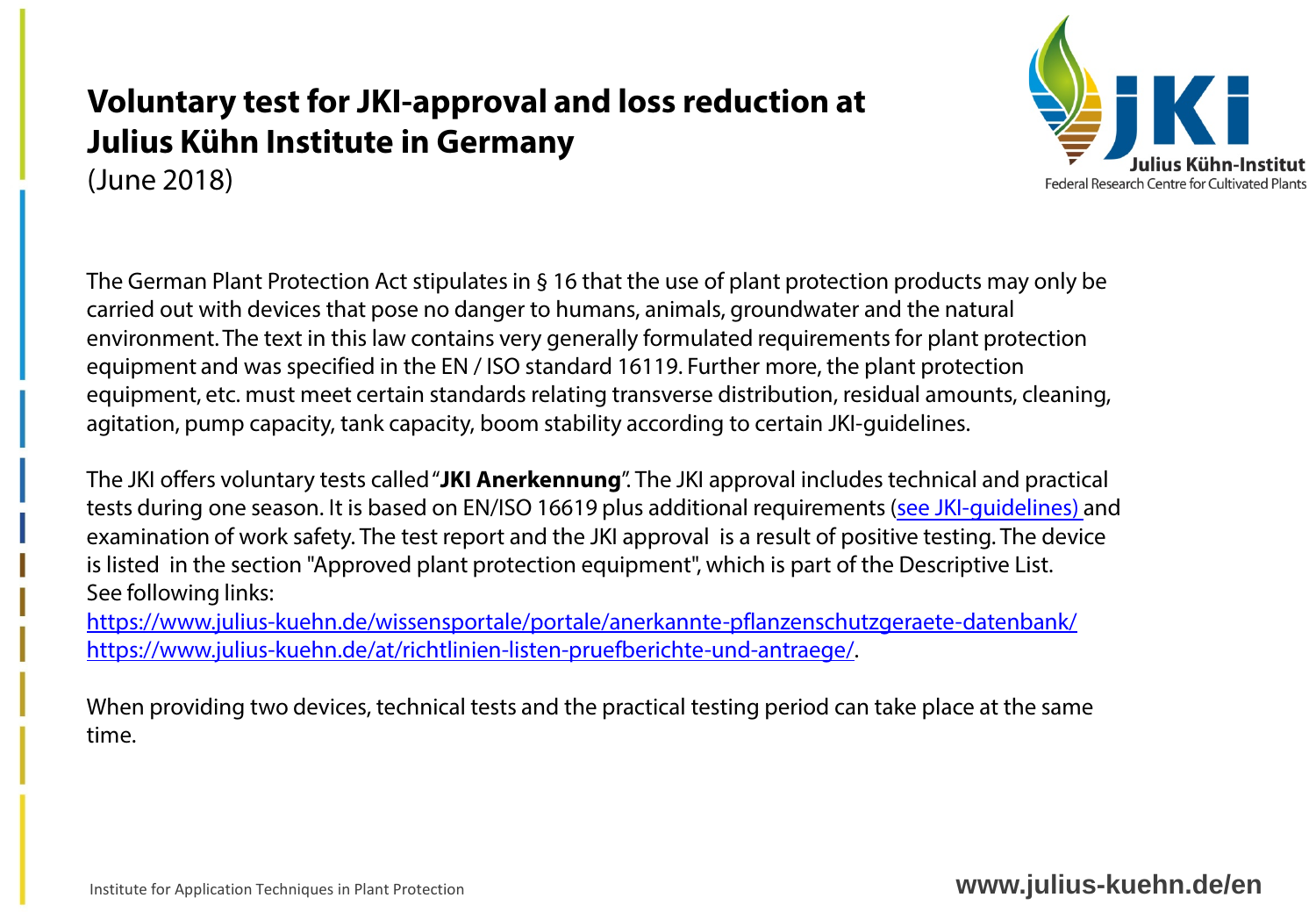## **Voluntary test for JKI-approval and loss reduction at JKI in Germany**



A constitutive offer by the JKI is the **test on loss reduction** (drift reduction and reduction of plant protection products). A precondition for testing is a successful JKI-approval and if necessary fulfillment of imposed requirements. After successful testing on loss reduction the equipment will be listed in the Register of loss reducing equipment section "drift reduction" or section "reduction of plant protection products", which are parts of the [descriptive list](https://www.julius-kuehn.de/at/richtlinien-listen-pruefberichte-und-antraege/) ("Beschreibende Liste").

The applicant has to supply the necessary results for evaluation, achieved from field and wind tunnel measurements according to the *JKI-quidelines*. These measurements can take place at the same time as the test for JKI-approval. The results have to presented to the JKI. Wind tunnel measurements can be ordered informal with the JKI. Field measurements can be conducted by the Plant Protection Offices of the German federal states as well as the JKI.